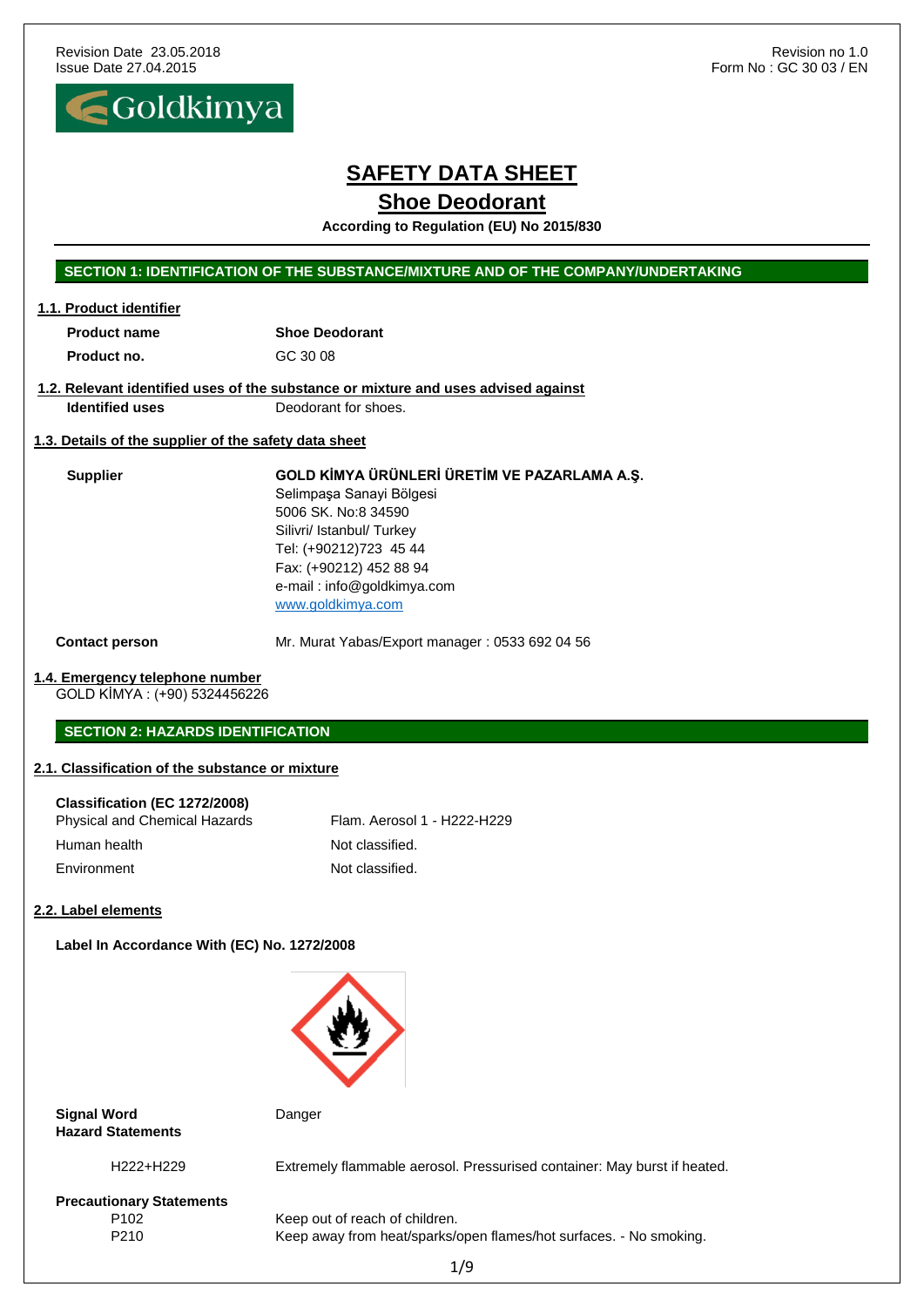Goldkimya

# **SAFETY DATA SHEET Shoe Deodorant**

**According to Regulation (EU) No 2015/830**

| P <sub>211</sub> | Do not spray on an open flame or other ignition source.                     |
|------------------|-----------------------------------------------------------------------------|
| P <sub>251</sub> | Pressurized container: Do not pierce or burn, even after use.               |
| P <sub>260</sub> | Do not breathe spray.                                                       |
| P410+412         | Protect from sunlight. Do not expose to temperatures exceeding 50 °C/122°F. |
| P <sub>501</sub> | Dispose of contents/container in accordance with national regulations.      |

#### **2.3. Other hazards**

This product does not contain any PBT or vPvB substances.

#### **SECTION 3: COMPOSITION/INFORMATION ON INGREDIENTS**

 $\overline{\phantom{a}}$ 

#### **3.2. Mixtures**

| <b>Name</b>   | EC No.    | <b>CAS No.</b> | <b>Content</b> | <b>Classification</b><br>(EC 1272/2008) |
|---------------|-----------|----------------|----------------|-----------------------------------------|
| Ethanol       | 200-578-6 | 64-17-5        | 60-75%         | Flam. Liq. 2 - H225                     |
| Propane       | 200-827-9 | 74-98-6        | 10-20%         | Flam, Gas 1 - H220                      |
| <b>Butane</b> | 203-448-7 | 106-97-8       | 10-20%         | Flam, Gas 1 - H220                      |
| Isobutane     | 200-857-2 | 75-28-5        | $1 - 10%$      | Flam, Gas 1 - H220                      |

The Full Text for all Hazard Statements are Displayed in Section 16.

#### **Composition Comments**

- The data shown are in accordance with the latest EC Directives.
- See please section 8 for exposure limits.

#### **SECTION 4: FIRST AID MEASURES**

#### **4.1. Description of first aid measures**

#### **Inhalation**

Rinse nose and mouth with water. Get medical attention if any discomfort continues.

#### **Ingestion**

Never give liquid to an unconscious person. Rinse mouth thoroughly. Get medical attention if any discomfort continues.

#### **Skin contact**

Remove affected person from source of contamination. Remove contaminated clothing. Wash the skin immediately with soap and water. Get medical attention if any discomfort continues.

#### **Eye contact**

Remove victim immediately from source of exposure. Make sure to remove any contact lenses from the eyes before rinsing. Promptly wash eyes with plenty of water while lifting the eye lids. Continue to rinse for at least 15 minutes and get medical attention.

#### **4.2. Most important symptoms and effects, both acute and delayed**

#### **Inhalation**

May cause drowsiness or dizziness.

#### **Ingestion**

Nausea, vomiting. May be fatal if swallowed and enters airways.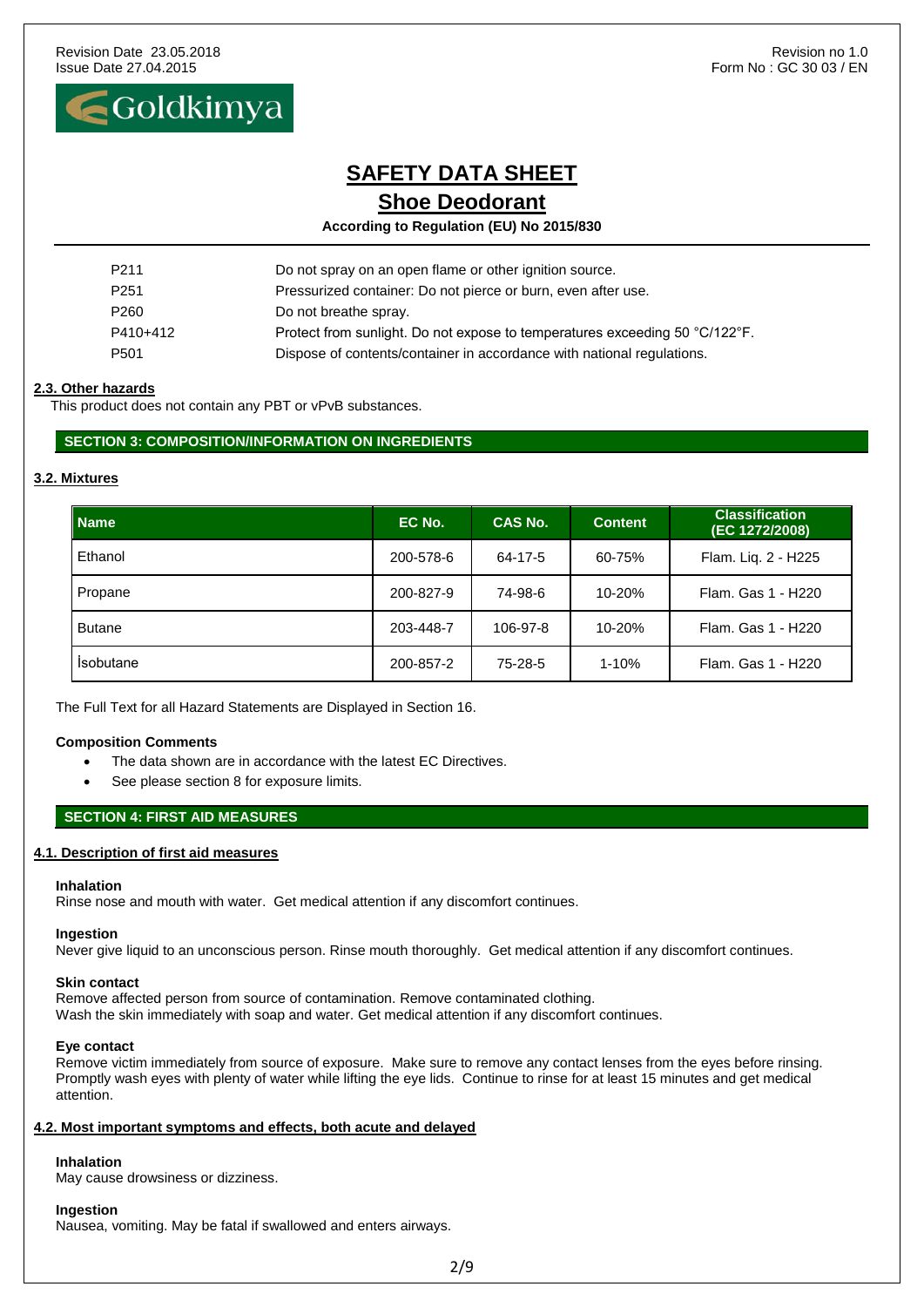

### $\blacksquare$ Goldkimya  $\overline{\phantom{a}}$

# **SAFETY DATA SHEET**

**Shoe Deodorant** 

**According to Regulation (EU) No 2015/830**

#### **Skin contact**

May cause allergies.

**Eye contact** Slightly eye irritation.

#### **4.3. Indication of any immediate medical attention and special treatment needed**

Treat Symptomatically.

#### **SECTION 5: FIREFIGHTING MEASURES**

#### **5.1. Extinguishing media**

**Extinguishing media** Water, dry chemical powder, carbon dioxide.

**Unsuitable extinguishing media**

DO NOT use water jet.

#### **5.2. Special hazards arising from the substance or mixture**

#### **Unusual Fire & Explosion Hazards**

Vapours may form explosive mixtures with air. Aerosol cans may explode in a fire.

#### **Specific hazards**

In case of fire, toxic gases may be formed. Carbon monoxide (CO). Carbon dioxide (CO2).

#### **5.3. Advice for firefighters**

#### **Special Fire Fighting Procedures**

Containers close to fire should be removed or cooled with water. Use water to keep fire exposed containers cool and disperse vapours. Avoid breathing fire vapours. Move container from fire area if it can be done without risk. Be aware of danger for fire to restart. Dike and collect extinguishing water.

#### **Protective equipment for fire-fighters**

Face mask, protective gloves and safety helmet. Self contained breathing apparatus and full protective clothing must be worn in case of fire.

#### **SECTION 6: ACCIDENTAL RELEASE MEASURES**

#### **6.1. Personal precautions, protective equipment and emergency procedures**

Wear protective clothing as described in Section 8 of this safety data sheet. Remove all ignition sources. No smoking. Ventilate. Provide adequate ventilation. Do not breathe vapour/spray. Avoid contact with skin and eyes.

#### **6.2. Environmental precautions**

Avoid discharge into water courses or onto the ground.

#### **6.3. Methods and material for containment and cleaning up**

Wear necessary protective equipment. Extinguish all ignition sources. Avoid sparks, flames, heat and smoking. Ventilate. Let evaporate. Keep out of confined spaces because of explosion risk. If leakage cannot be stopped, evacuate area.

#### **6.4. Reference to other sections**

For personal protection, see section 8. See section 11 for additional information on health hazards. For waste disposal, see section 13.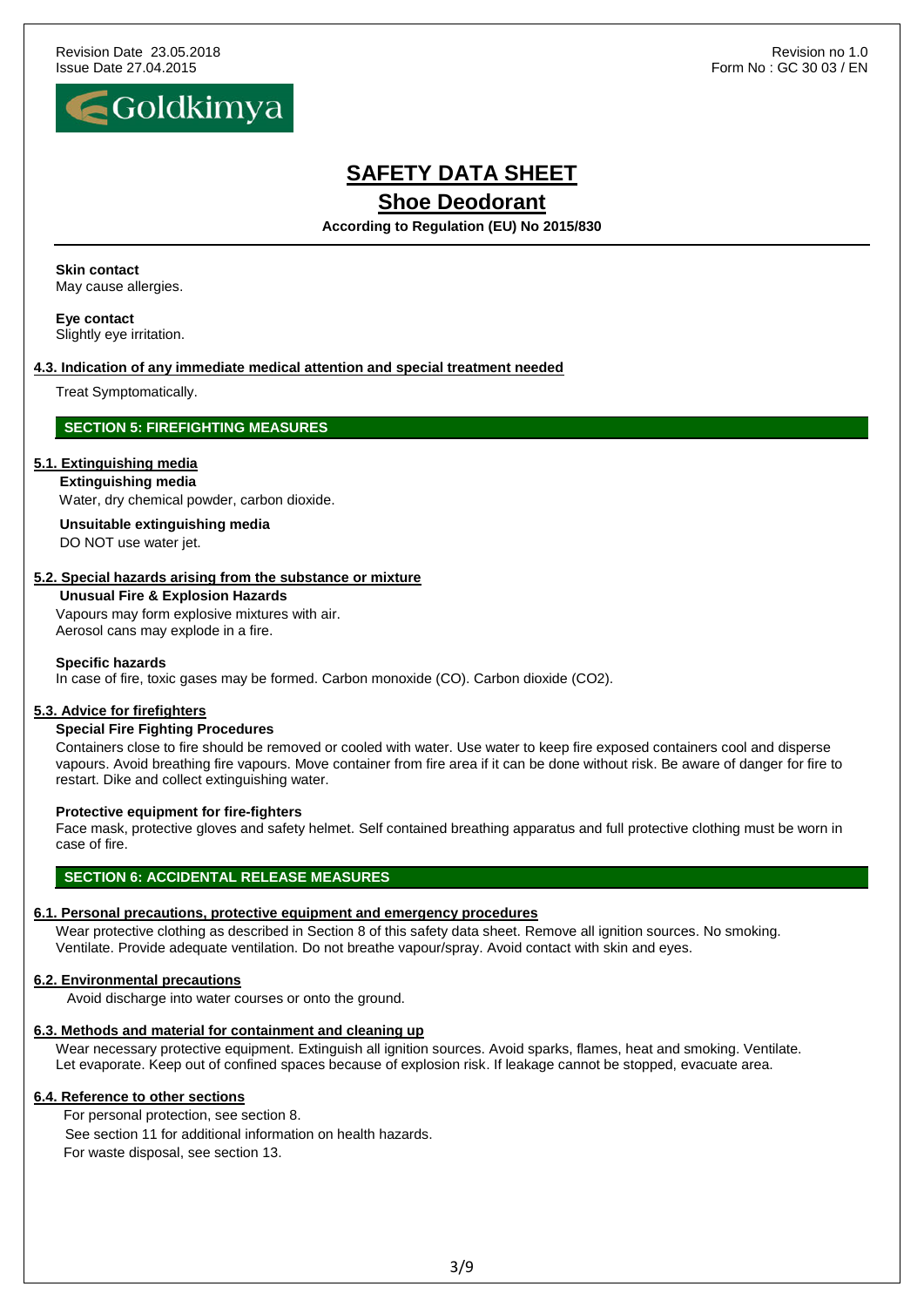

**According to Regulation (EU) No 2015/830**

#### **SECTION 7: HANDLING AND STORAGE**

#### **7.1. Precautions for safe handling**

Read and follow manufacturer's recommendations. Eliminate all sources of ignition. Keep away from heat, sparks and open flame. Do not eat, drink or smoke when using the product. Avoid inhalation of vapours and spray mists. Provide good ventilation. Protect against direct sunlight.

#### **7.2. Conditions for safe storage, including any incompatibilities**

Aerosol cans: Must not be exposed to direct sunlight or temperatures above 50°C. Protect against physical damage and/or friction. Flammable/combustible - Keep away from oxidisers, heat and flames. Store in tightly closed original container in a dry and cool place.

#### **7.3. Specific end use(s)**

**SECTION 8: EXPOSURE CONTROLS/PERSONAL PROTECTION**

#### **8.1. Control parameters**

| <b>Name</b>   | <b>STD</b> | TWA - 8 Hrs |                        | STEL - 15 Min |                        | <b>Notes</b> |
|---------------|------------|-------------|------------------------|---------------|------------------------|--------------|
| <b>Butane</b> | <b>WEL</b> | 600 ppm     | 1450 mg/m <sup>3</sup> | 750 ppm       | 1810 mg/m <sup>3</sup> | $---$        |
| Propane       | WEL        | 1000 ppm    | 1800 mg/m <sup>3</sup> | $- - - -$     | 2.8 mg/ $m3$           | $---$        |
| Ethanol       | WEL        | $1000$ ppm  | 1920 mg/m <sup>3</sup> | $---$         | $---$                  | $---$        |

WEL = Workplace Exposure Limit.

#### **8.2. Exposure controls**

#### **Protective equipment**



#### **Process conditions**

Use engineering controls to reduce air contamination to permissible exposure level.

#### **Engineering measures**

Provide adequate general and local exhaust ventilation.

#### **Respiratory equipment**

No specific recommendation made, but respiratory protection must be used if the general level exceeds the recommended occupational exposure limit.

#### **Hand protection**

Use protective gloves made of: Rubber, neoprene or PVC. The most suitable glove must be chosen in consultation with the gloves supplier, who can inform about the breakthrough time of the glove material.

#### **Eye protection**

Wear splash-proof eye goggles to prevent any possibility of eye contact.

#### **Hygiene measures**

DO NOT SMOKE IN WORK AREA! Wash hands at the end of each work shift and before eating, smoking and using the toilet. Promptly remove any clothing that becomes contaminated. Use appropriate skin cream to prevent drying of skin. When using do not eat, drink or smoke. Isolate contaminated clothing and wash before reuse.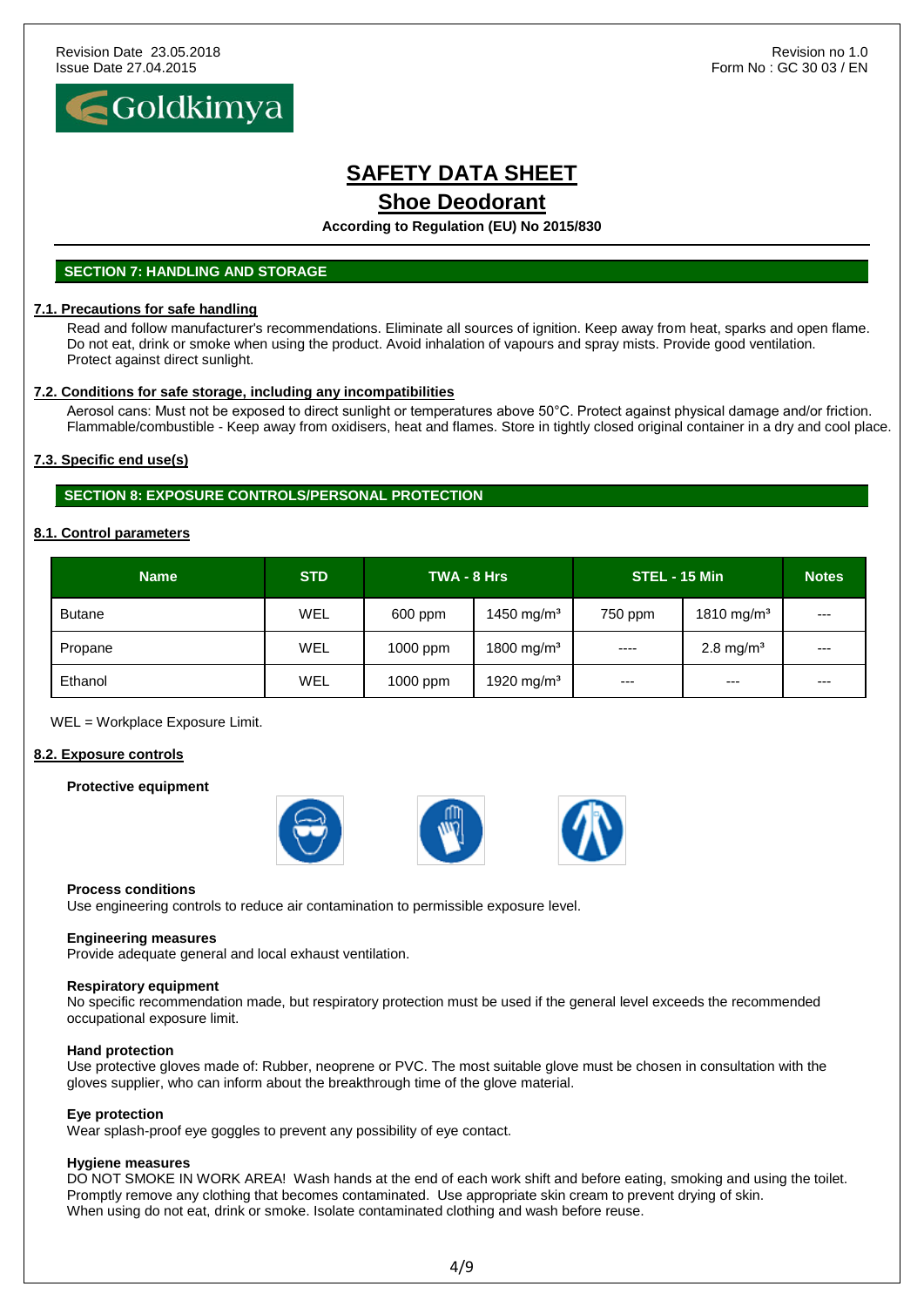Revision Date 23.05.2018 **Revision 1.0** Revision no 1.0 Issue Date 27.04.2015 **Form No : GC 30 03 / EN** 



# **SAFETY DATA SHEET Shoe Deodorant**

**According to Regulation (EU) No 2015/830**

#### **Skin protection**

Wear apron or protective clothing in case of contact.

#### **SECTION 9: PHYSICAL AND CHEMICAL PROPERTIES**

#### **9.1. Information on basic physical and chemical properties**

| Appearance                                     | Aerosol                |
|------------------------------------------------|------------------------|
| <b>Colour</b>                                  | <b>Colorless</b>       |
| <b>Odour</b>                                   | Characteristic parfume |
| <b>Odor threshold</b>                          | No data available.     |
| pH Value                                       | 8.5                    |
| <b>Melting Point</b>                           | No data available.     |
| Initial boiling point and boiling range        | $<$ 35 $^{\circ}$ C    |
| <b>Flash point</b>                             | $<$ 23 $^{\circ}$ C    |
| Flammability (solid, gas)                      | No data available.     |
| <b>Auto-Ignition Temperature</b>               | No data available.     |
| Vapour pressure                                | No data available.     |
| <b>Relative Density</b>                        | No data available.     |
| <b>Evaporation rate</b>                        | No data available.     |
| <b>Partition Coefficient (N-octanol/water)</b> | No data available.     |
| <b>Viscosity (Dynamic / Kinematic)</b>         | No data available.     |

#### **9.2. Other information**

**Volatile organic compounds** ~99%

### **SECTION 10: STABILITY AND REACTIVITY**

#### **10.1. Reactivity**

There are no known reactivity hazards associated with this product.

### **10.2. Chemical stability**

Stable under normal temperature conditions and recommended use. Stable under the prescribed storage conditions.

### **10.3. Possibility of hazardous reactions**

Unknown.

### **10.4. Conditions to avoid**

Avoid heat, flames and other sources of ignition.

### **10.5. Incompatible materials**

Strong acids. Strong oxides.

### **10.6. Hazardous decomposition products**

**Fire creates:** Carbon monoxide (CO). Carbon dioxide (CO2).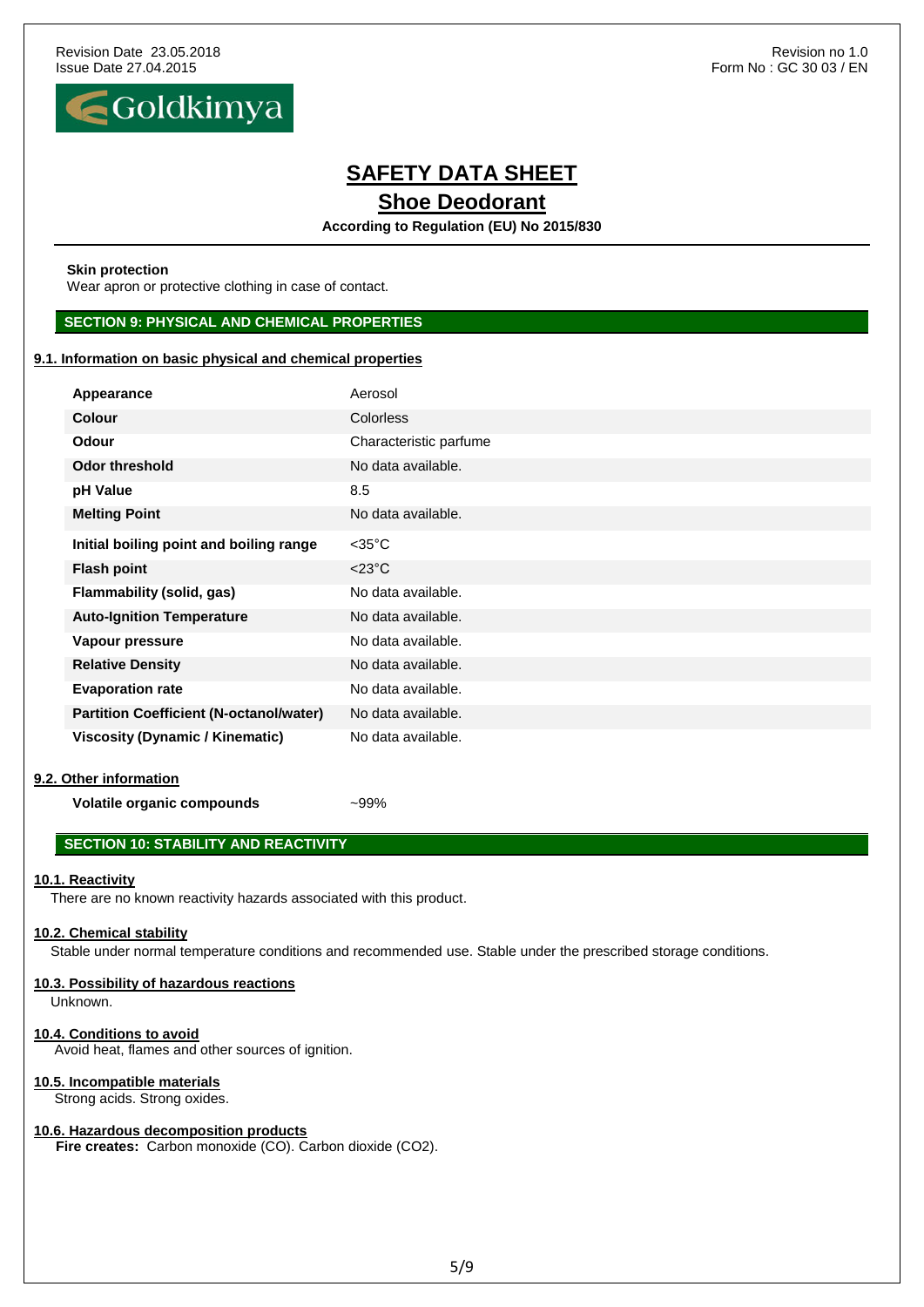

**According to Regulation (EU) No 2015/830**

### **SECTION 11: TOXICOLOGICAL INFORMATION**

#### **11.1. Information on toxicological effects**

**Acute Toxicity - product**

Based on available data the classification criteria are not met.

### **Serious eye damage/irritation**

Based on available data the classification criteria are not met.

#### **Skin corrosion/irritation**

Based on available data the classification criteria are not met.

#### **Skin sensitisation**

Based on available data the classification criteria are not met. May produce an allergic reaction.

#### **Respiratory sensitisation**

Based on available data the classification criteria are not met.

#### **Germ cell mutagenicity Genotoxicity - In Vitro/ In Vivo** Based on available data the classification criteria are not met.

**Carcinogenicity**

Based on available data the classification criteria are not met.

**Reproductive Toxicity – (Fertility/ Development)** Based on available data the classification criteria are not met.

**Specific target organ toxicity - single exposure** Based on available data the classification criteria are not met.

**Specific target organ toxicity - repeated exposure** Based on available data the classification criteria are not met.

#### **Aspiration hazard**

Based on available data the classification criteria are not met.

#### **SECTION 12: ECOLOGICAL INFORMATION**

#### **Ecotoxicity**

Not regarded as dangerous for the environment.

#### **12.1. Toxicity**

No data available.

#### **12.2. Persistence and degradability**

Volatile substances are degraded in the atmosphere within a few days. The product is easily biodegradable.

#### **12.3. Bioaccumulative potential**

The product is not bioaccumulating.

#### **12.4. Mobility in soil**

The product contains volatile organic compounds (VOC) which will evaporate easily from all surfaces.

#### **12.5. Results of PBT and vPvB assessment**

This product does not contain any PBT or vPvB substances.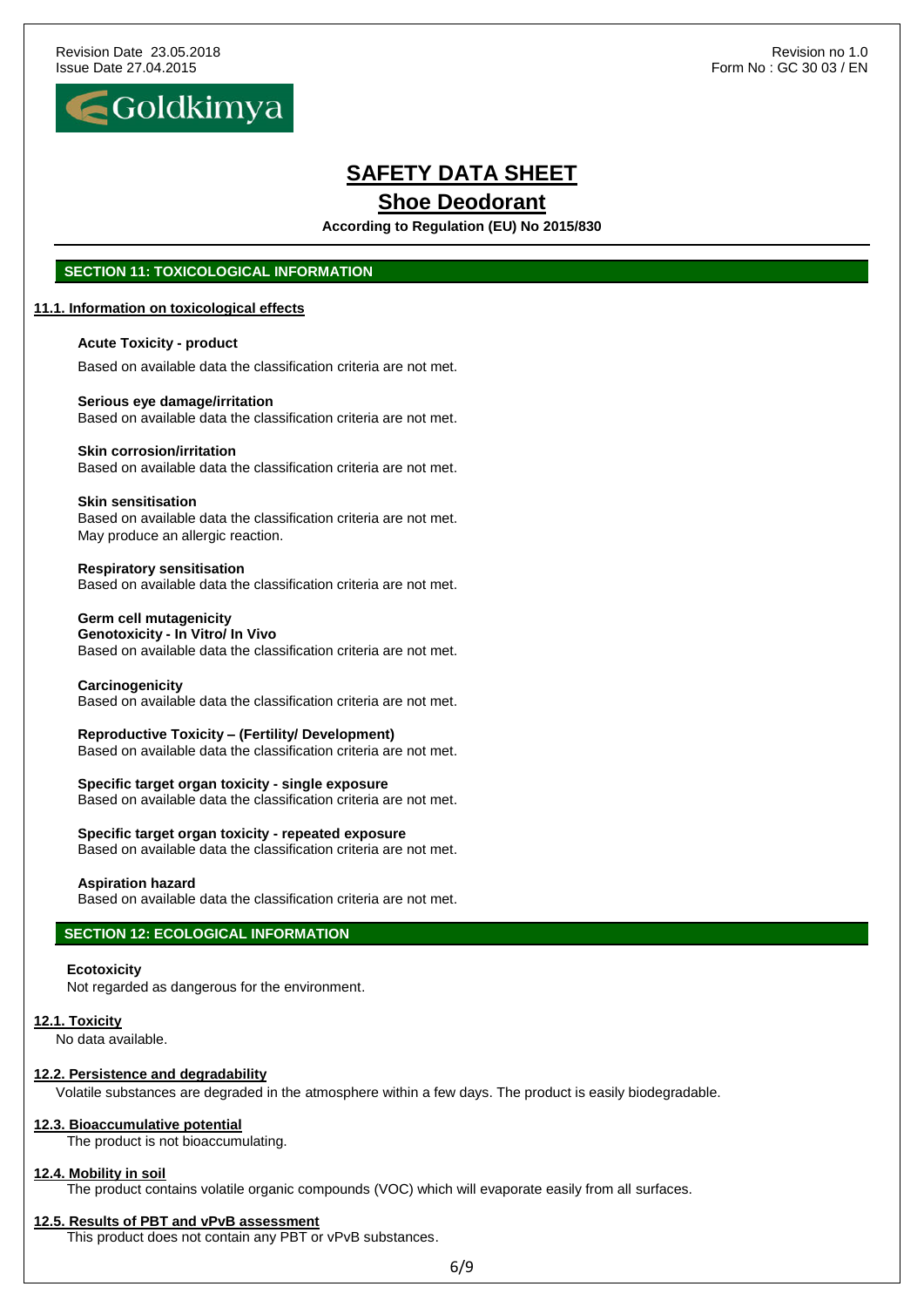

**According to Regulation (EU) No 2015/830**

#### **12.6. Other adverse effects**

Not known.

#### **SECTION 13: DISPOSAL CONSIDERATIONS**

#### **13.1. Waste treatment methods**

Dispose of waste and residues in accordance with local authority requirements. Empty containers must not be burned because of explosion hazard.

#### **SECTION 14: TRANSPORT INFORMATION**

**General** Limited quantities derogation may be applicable to this product, please check transport documents.

#### **14.1. UN number**

| UN No. (ADR/RID/ADN) | 1950 |
|----------------------|------|
| UN No. (IMDG)        | 1950 |
| UN No. (ICAO)        | 1950 |

#### **14.2. UN proper shipping name**

| <b>Proper Shipping Name</b> | AEROSOLS |
|-----------------------------|----------|
|-----------------------------|----------|

### **14.3. Transport hazard class(es)**

| <b>ADR/RID/ADN Class</b>   | 21              |
|----------------------------|-----------------|
| <b>ADR/RID/ADN Class</b>   | Class 2: Gases. |
| ADR Label No.              | 2.1             |
| <b>IMDG Class</b>          | 2.1             |
| <b>ICAO Class/Division</b> | 21              |
| <b>Transport Labels</b>    |                 |



#### **14.4. Packing group**

Not applicable.

**14.5. Environmental hazards**

**Environmentally Hazardous Substance/Marine Pollutant** No.

**14.6. Special precautions for user**

**EMS** F-D, S-U **Tunnel Restriction Code** (D)

# **14.7. Transport in bulk according to Annex II of MARPOL73/78 and the IBC Code**

No information required.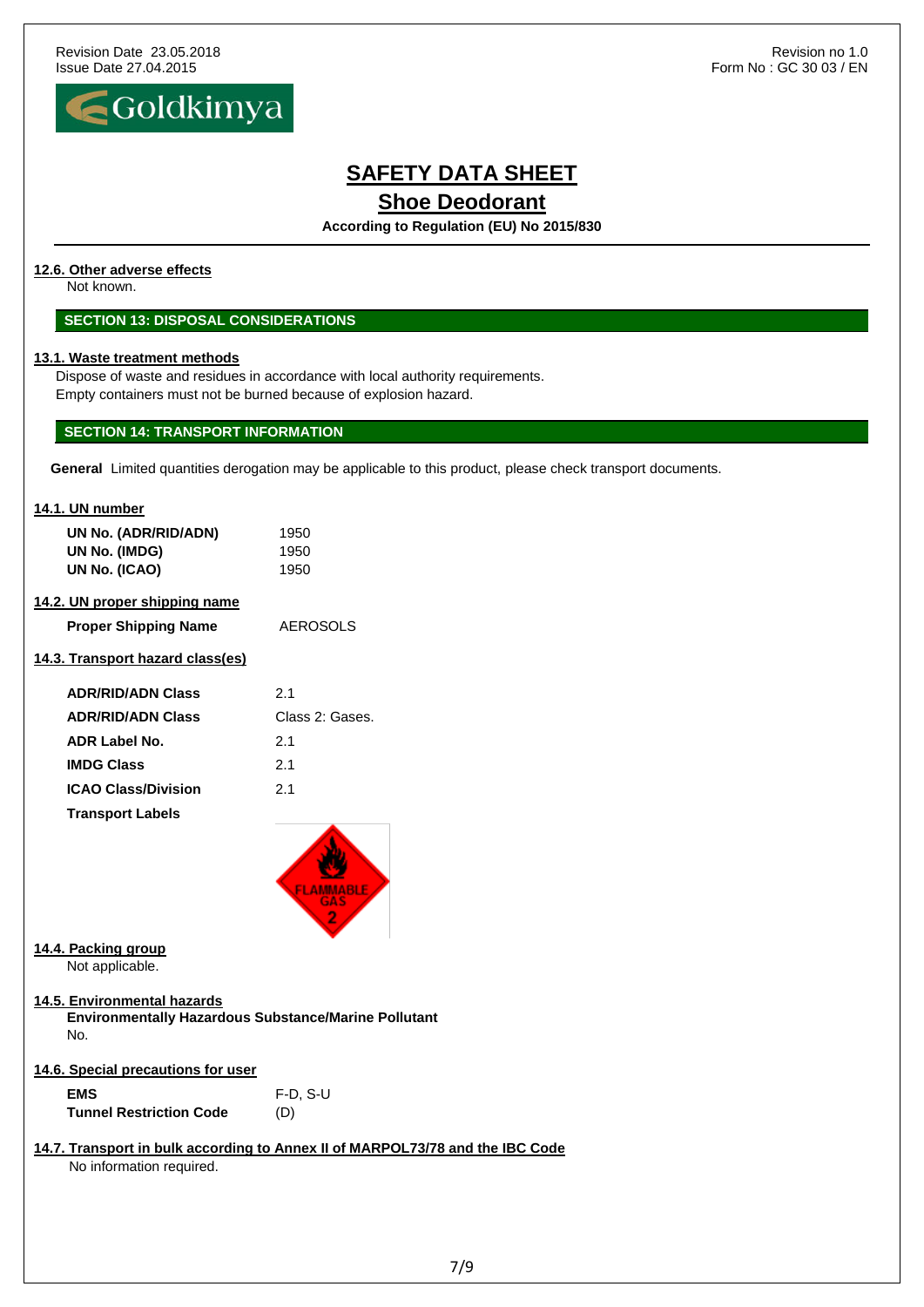

**According to Regulation (EU) No 2015/830**

#### **SECTION 15: REGULATORY INFORMATION**

#### **15.1. Safety, health and environmental regulations/legislation specific for the substance or mixture**

#### **Uk Regulatory References**

Highly Flammable Liquid Regulations 1972. **Guidance Notes**

Workplace Exposure Limits EH40. Introduction to Local Exhaust Ventilation HS(G)37. CHIP for everyone HSG(108).

#### **EU Legislation**

Regulation (EC) No 1272/2008 of the European Parliament and of the Council of 16 December 2008 on classification, labelling and packaging of substances and mixtures, amending and repealing Directives 67/548/EEC and 1999/45/EC, and amending Regulation (EC) No 1907/2006 with amendments. System of specific information relating to Dangerous Preparations. 2001/58/EC.

#### **15.2. Chemical Safety Assessment**

No chemical safety assessment has been carried out.

#### **SECTION 16: OTHER INFORMATION**

#### **Abbreviations and acronyms used in the safety data sheet**

ADR: European Agreement on International Carriage of Dangerous Goods by Road.

ADN: European Agreement on the International Carriage of Dangerous Goods by Inland Waterways.

RID: European Agreement on International Carriage of Dangerous Goods by Rail.

IATA: International Air Transport Association.

ICAO-TI: Technical Specification for Safe Transport of Dangerous Goods by Air.

IMDG: International Maritime Dangerous Goods.

TWA: Time weighted average

STEL: Short Term Exposure Limit

ATE: Estimated value of acute toxicity

EC No: European Community number

CAS: Chemical Theory Service.

LD50: Substance that causes 50% (half) death in the test animals group (Median Fatal Dose).

LC50: Substance concentration causing 50% (half) death in the test animals group.

EC50: Effective Concentration of the substance causing the maximum of 50%.

PBT: Persistent, Bioaccumulative and Toxic substance.

vPvB: Very Permanent, Very Biofriendly.

SEA: Classification, labeling, packaging regulation

DNEL: Derivative Inactive Level

PNEC: Estimated Unaffected Concentration

BHOT: Specific Target Organ Toxicity

#### **Hazard Statements In Full**

| H <sub>220</sub> | Extremely flammable gas. |
|------------------|--------------------------|
|------------------|--------------------------|

H222+H229 Extremely flammable aerosol. Pressurised container: May burst if heated.

H225 Highly flammable liquid and vapour.

#### **Information Sources**

This SDS is prepared based on the information received from the product owner.

**Revision Comments** Revised formulation.

#### **Issued By**

Büşra Tarakcı / **CRAD** Çevre Risk Analiz Denetim ve Eğitim. Hizm. A.Ş. www.crad.com.tr Tel: +90216 335 4600